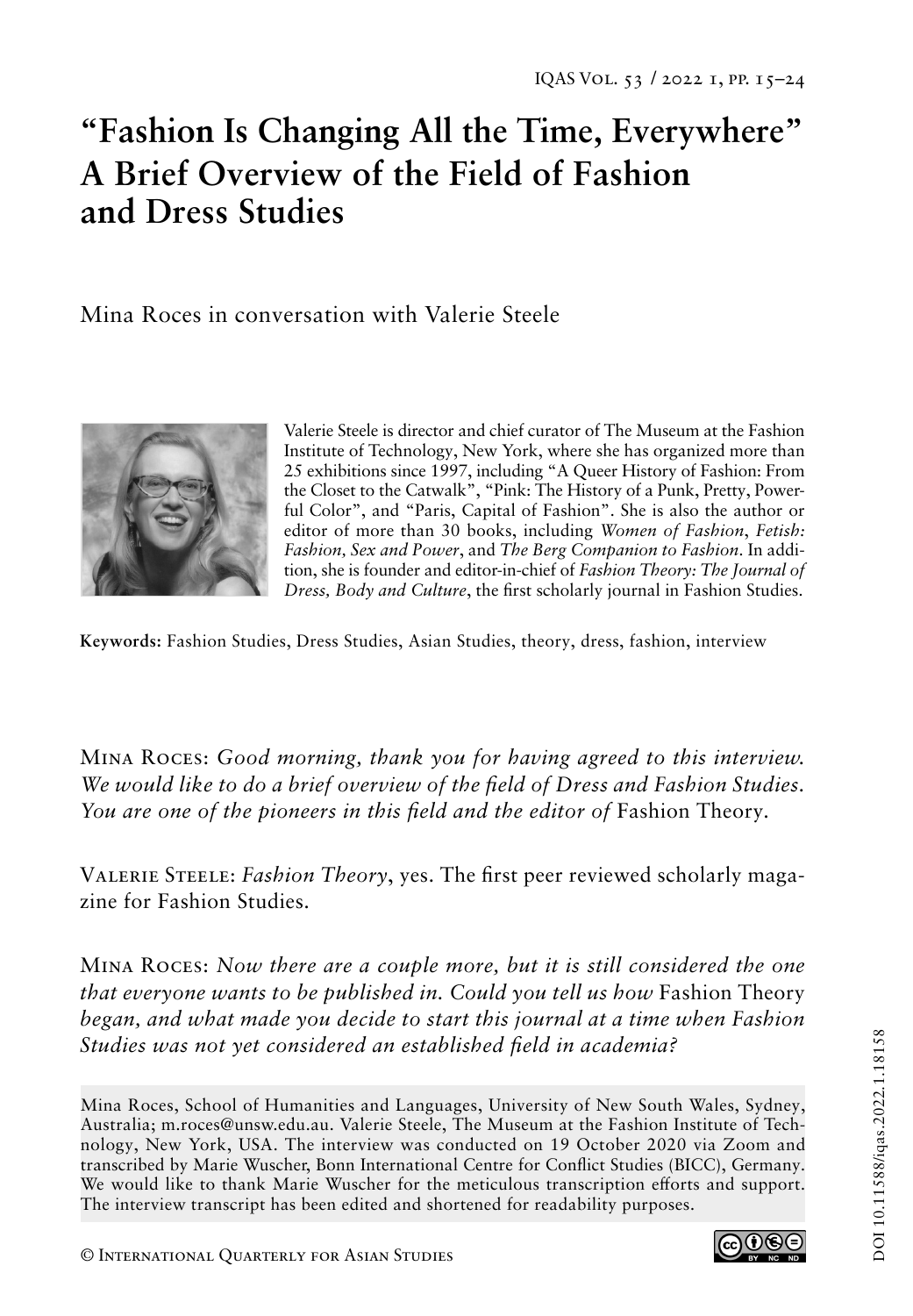Valerie Steele: Well, it started almost by accident. I was at a conference of the Costume Society of America in 1996 and Kathryn Earle was also attending. She was then the managing director of Berg (Publishers), which was starting to publish books on fashion and dress history. She asked me if I would be on her board of advisors for the list of fashion books that they were publishing and I said: "Sure, I am happy to be on your board of advisors, but what you really should be publishing is a journal for Fashion Studies, because there are not that many books coming out and there is quite a bit of competition for them from other university presses. What you really need is a journal, because then people could publish their work in progress – if they had an early chapter or if they were stepping outside their normal subject matter to study fashion [...] – and this would be a place where scholars all around the world who were working on fashion could communicate with each other. We could have book reviews. We could have exhibition reviews." She went back to think about it and the next day she said: "Would you like to edit the magazine?" Of course, I agreed. But she was in England, and I was in New York, so it was all done by email. A year later the first issue came out and it was very exciting.

#### Mina Roces: *When was this?*

Valerie Steele: In 1997. It was exciting because the journal was peer reviewed, it was scholarly, interdisciplinary, cross-disciplinary, international. The very first issue included an article by Dorothy Ko about foot binding in China. We had an article by Irene Guenther about "Nazi Chic". I knew the photographer Roxanne Lowit and I asked her if we could use one of her photographs of the three supermodels Naomi Campbell, Christy Turlington and Linda Evangelista on the cover. We got a lot of press. People were surprised and interested that there was a scholarly journal about fashion, because the popular idea was that fashion was a very superficial topic that scholars avoided. This had certainly been the response that I got when I was in graduate school in the early 1980s: that fashion was considered a totally frivolous topic. And interestingly, even by the 1990s that was still the case.

#### Mina Roces: *And even now, some people still think it's frivolous.*

Valerie Steele: Yes, well. There was a young graduate student at Columbia University in the Sociology Department, Yuniya Kawamura, who wanted to write about fashion in modern society. And, despite the fact that Thorstein Veblen and Georg Simmel were sociologists, her professor said that this was not a scholarly topic. When the first issue of *Fashion Theory* came out, she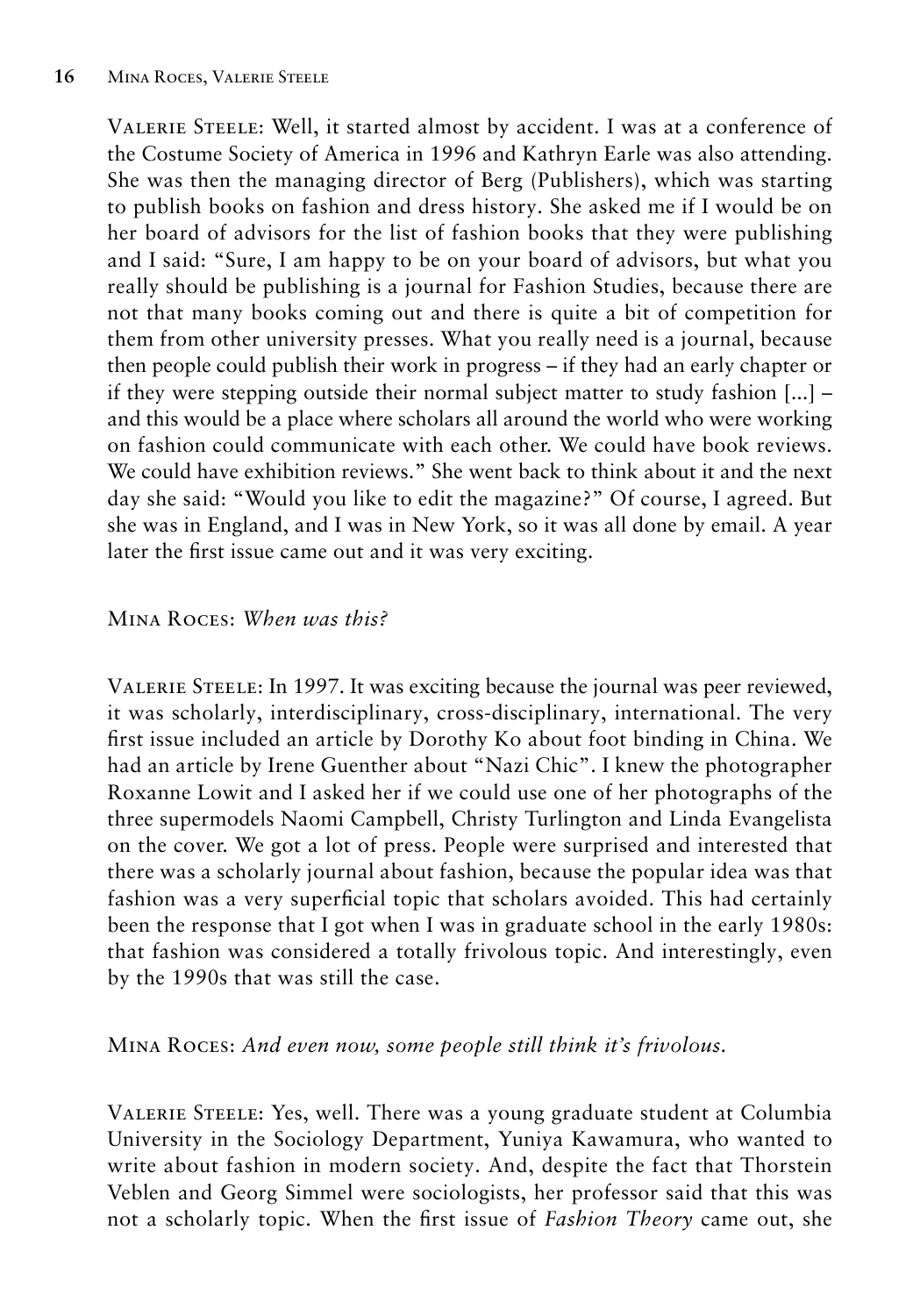showed it to her professor: "Look, there is a scholarly journal, and that proves it is a valid topic for a PhD." They backed down, I was on her dissertation committee, and she went on to have quite a career writing about fashion.<sup>1</sup> There was really a desire for this field.

Mina Roces: *The journal, now, is interdisciplinary. But what was the approach to Dress and Fashion Studies at that time? Was it usually only anthropologists who engaged in this field?* 

Valerie Steele: You had some historians, sociologists, art historians, anthropologists, but everyone was very isolated. *Fashion Theory* was important because it provided a place where they could encounter each other. Fashion writing has tended to be primarily descriptive; it was less analytical. That is why I came up with the idea of calling it Fashion Theory. I found that title when I was doing research in the Bibliothèque Nationale – there was a 19th century fashion magazine called *Fashion Théorie* which was an interesting mix of Franglais, the word "fashion" in English and then "theory" in French. I thought this was perfect. My approach to fashion had always been to see it as an embodied phenomenon. I wanted to combine dress, body and culture, as I believed that dress and body were inextricably connected. That it wasn't just about the body, but included also the self, who you are, your identity.

In 1985 when my PhD dissertation was published as *Fashion and Eroticism*, Elizabeth Wilson wrote *Adorned in Dreams: Fashion and Modernity.* A bit earlier, Ann Hollander had published *Seeing through Clothes*. In France, in the 1980s you had male historians, such as Daniel Roche and Philippe Perrot, who were writing about 18th and 19th century fashion in Paris. So, there were definitely a few scholars, but they were isolated and Fashion Studies didn't have any place in the academy.

Mina Roces: *I remember that even in the early 2000s it was difficult for me to get into a conference in London with a paper on dress; it was rejected. I also noticed that the field was Eurocentric except for a few exceptions on China and Japan. Most studies were on European dress. Am I right? If scholars were doing research on dress and fashion, they were usually writing about European dress, not even American.*

<sup>1</sup> See for example Yuniya Kawamura's books *Doing Research in Fashion and Dress: An Introduction to Qualitative Methods* (London: Bloomsbury Visual Arts, 2020), *Fashion-ology. An Introduction to Fashion Studies* (2nd edition, London: Bloomsbury Academic, 2018), *Sneakers: Fashion, Gender, and Subculture*  (Dress, Body, Culture) (London: Bloomsbury Academic, 2016), and *Fashioning Japanese Subcultures* (London: Bloomsbury Academic, 2012).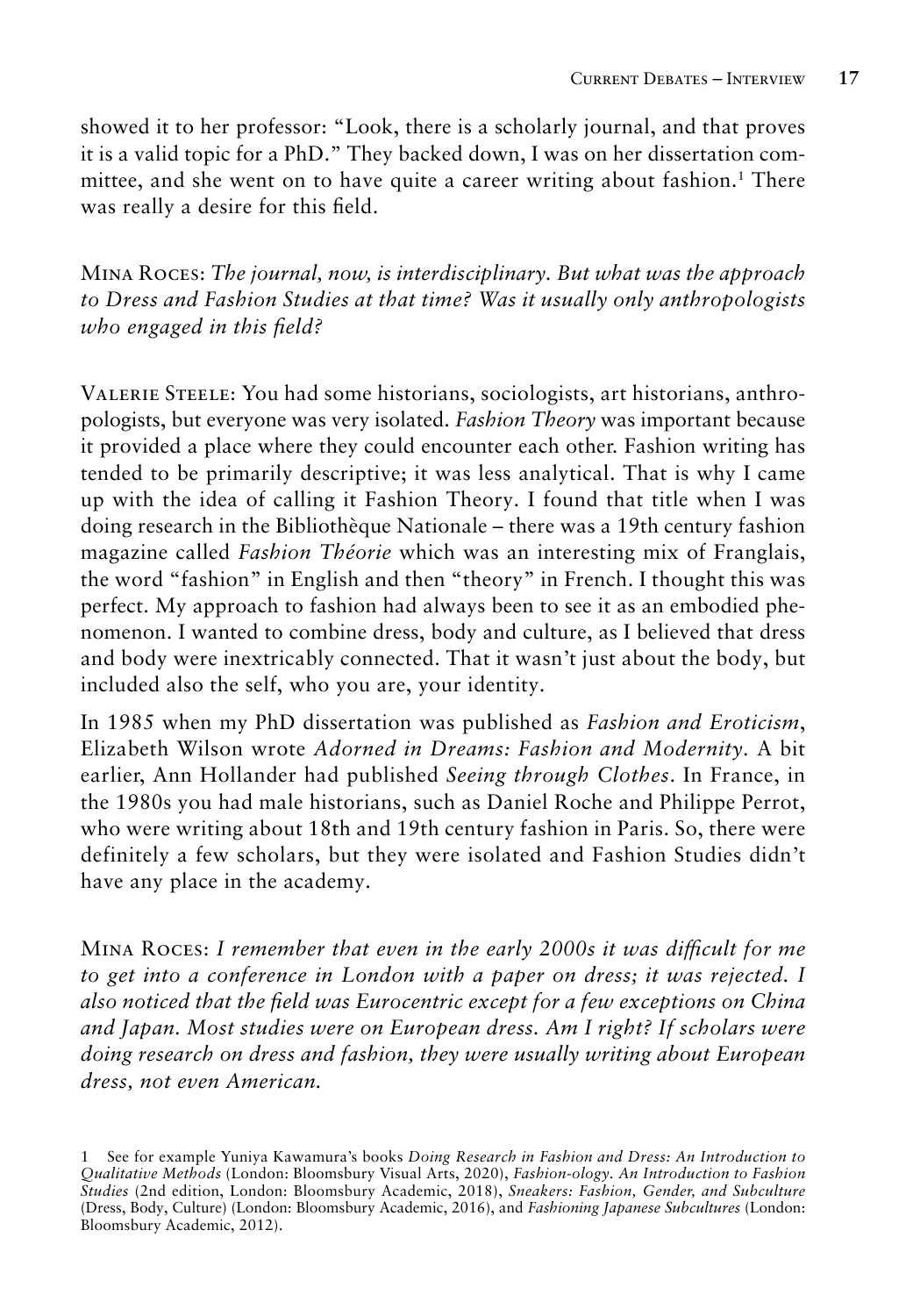Valerie Steele: You certainly had scholars in America writing about American fashion history, but the field overall was quite Euro-American, that's true. Though there had always been some scholars working on Asian dress and fashion history. Back during the Cultural Revolution, there was Shen Congwen, an eminent professor in Beijing, who wrote a history of Chinese dress, as that was a safe topic to write about. He could publish on this topic without getting into political trouble. And, of course there was Akiko Fukai in Kyoto, who was writing and putting on exhibitions that were quite sophisticated. But there wasn't much work being done by European or American scholars on Asian fashion and Asian dress. I think that was partly because of the stereotype that Asian dress has been unchanging for centuries. This idea existed for many centuries in the West. Montesquieu, for example, talked about unchanging Chinese dress and this interpretation just kept being repeated over and over. That was one of the perceptions that I wanted to disprove when I did my exhibition and book on *China Chic*. You only have to look at Chinese sculptures from different epochs to see that the clothes that people were wearing in sculpture or in painting changed. Fashion was changing all the time. It was astonishing to notice that there was so little awareness of the world of dress and fashion in other cultures. So, yes, the field was predominantly Eurocentric.

### Mina Roces: *When would you say the field took off?*

Valerie Steele: With the global turn, eventually Asian topics took off. That was an important development towards looking at the global world of dress rather than only the American or European. I would say that it really took off at the very end of the 20th century and the beginning of the 21st century. Suddenly there were more people studying dress. There were new possibilities to get jobs as professors teaching dress or fashion history. The popularity of fashion exhibitions exploded. There was the hope that you could curate an exhibition, even though realistically there were only a few jobs in the museum world for dress specialists. Still, scholars started to feel there was at least a possibility that they could find a professional place for themselves. There was still not really any home in the academy. Very few Fashion Studies departments existed at major universities, except in a few art schools such as the University of the Arts London, where you could do a Master's or PhD degree in Fashion Studies or Fashion Curation.

Mina Roces: *And these are still mainly postgraduate programmes, right? Because there are very few courses on Fashion History or Fashion Studies or Dress History in most universities.*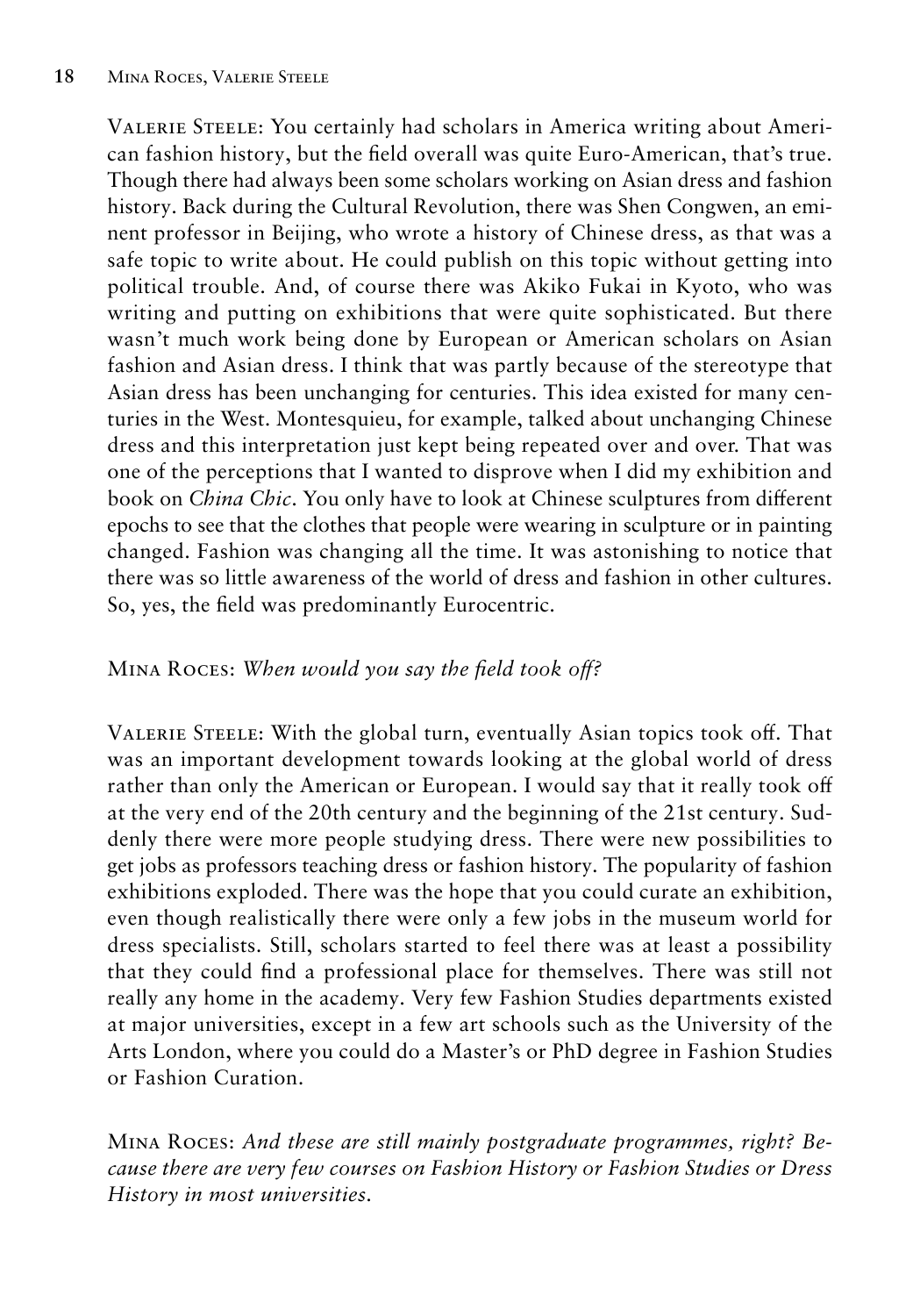Valerie Steele: Few, yes. There might be one or two [courses] depending on the interest of a particular professor. If there is someone in the Art History department, for example, you might find a course there, but there was no established or recognised field of Fashion Studies or Dress Studies. When I was at Yale University in the late 1970s and 1980s, I stubbornly wrote a fashion paper in every single class. If I did a course, for instance, on 18th century England, I examined the character of the Macaroni fashion; if I was taking a class on the Social History of Impressionism, I focused on paintings about fashion. Whatever the main topic of the course was, I turned it into fashion.

#### Mina Roces: *Should we distinguish between Dress Studies and Fashion Studies?*

Valerie Steele: Well, I'm not sure how helpful it is ultimately to distinguish between them. I would like to hear from you how you perceive the difference.

Mina Roces: *For me, Fashion Studies is part of Dress Studies. Dress Studies is everything about clothing and adornment, as well as bodily practices. But I see Fashion Studies as more about dress styles that change over time. I guess I am defining Fashion Studies in opposition to studies on national dress. The study of the history of couture and cultural constructions of luxury that change through time and is connected to changing concepts of status. I would locate Fashion Studies in that space, but there is a clear overlap and it is sometimes difficult to distinguish the two.*

Valerie Steele: The problem with distinguishing between them that way is that fashion is not simply a European, Euro-American phenomenon or a Western phenomenon. It's quite clear that there are examples of fashion in non-Western cultures that go back as far as 8th century Heian Japan. So, the distinction that way I think is problematic. Also, it's tended to be Dress Studies being more associated with certain fields like Anthropology or Object Studies, like Museum Studies, and then fashion being more Cultural Studies, or in the museum world more about flashy shows with lots of technology. I think it is more important to view Fashion Studies as a continuum, because there are no clear breaks between fashion and dress. Of course, you are right in a sense: fashion can be considered a subcategory of dress. When I started *Fashion Theory*, I defined fashion as "the cultural construction of the embodied identity". From the beginning on I would use "fashion" like a verb – you are fashioning yourself – so I included dress and adornment as part of the study of fashion.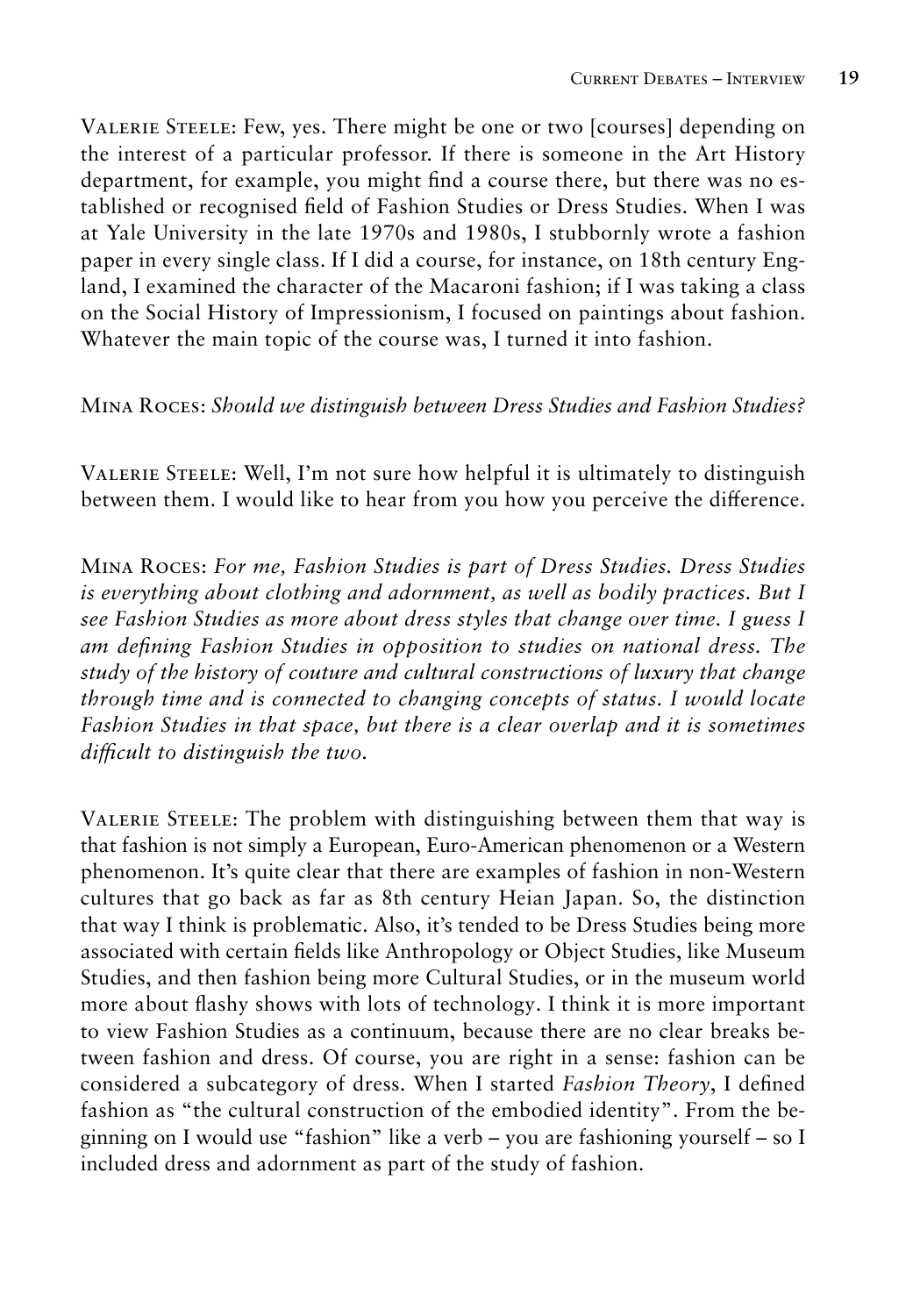Mina Roces: *I agree. If you use "fashion" as a verb, then dress and adornment are interchangeable. Then, "fashioning" the body doesn't have to do with changes in season, luxury or changing times. And the old discussion of whether a kind of middle class is needed to call a certain dress a "fashion" becomes less important. What do you think were the key debates in the study of dress and fashion? I would instantly think of the relation between dress and the body, and then the shift to performativity and performing identity through dress.*

Valerie Steele: In a way the changing themes in Dress and Fashion Studies have changed according to fashions in the Humanities and in the Social Sciences. Different theories appeared about how to approach fashion: one was the debate on "object versus idea" – are you viewing fashion as a material object? As a concept? As a system? We have certainly seen a movement away from the chronological histories of dress to a more thematic-based approach, to studies that are more analytic rather than descriptive. Many more theories suggest analysing fashion through different lenses: the lens of gender, of sexual identity, of class, of racial aspects, of decolonisation, certainly also the lens of ethnic or national identity, looking at, for example, Japanese or Chinese fashions.

Globalisation has been a major trend in recent years and here of course Asian scholars have had an immense impact. Japanese scholars have shown that what we would call fashion today existed at least since the Heian period, that is, since about 800 CE. Every season the fashion changed, Heian aristocrats could not wear the previous season's clothes or they would be laughed at. It wasn't so much the silhouette of the clothing that changed so abruptly, but its colours, patterns, etc. And Chinese historians, too, demonstrated that fashion existed across different dynasties in China. We can see that Indian textiles travelled all over the world, globally transforming fashion from South East Asia to England and beyond. These insights forced Western scholars to admit that fashion was not a purely Western phenomenon. I think that this was immensely important, providing a base for other scholars to start looking at the patterns of what's going on with fashion systems in all parts of the world.

# Mina Roces: *Has the Asian context made a major contribution in terms of rethinking how Western scholars approach fashion?*

Valerie Steele: A huge influence. Take another example, the introduction of Western fashion to the court of Japan under the Meiji regime, and how it evolved later to the fashion of middle-class urban Tokyo in the 1920s. Young people started wearing Western fashion. That confrontation between Western dress and Japanese dress encouraged dress scholars to find ways of examining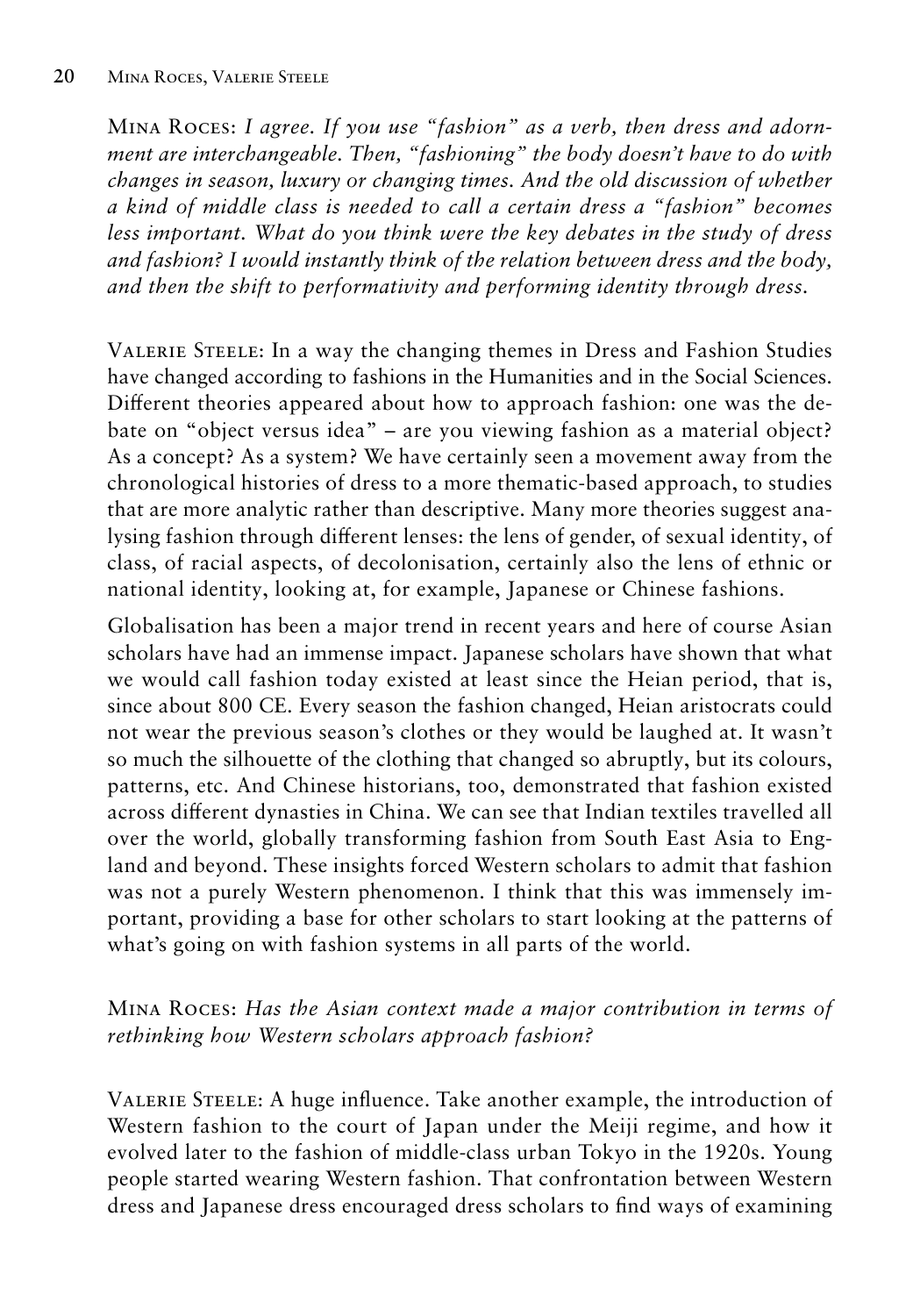hybrid dress and the way societies like Japan indigenised Western fashion in the project of modernisation. In studying this, Asian scholars have had a tremendous influence on the global study of fashion. Or just think of the huge fashion weeks that are organised in Tokyo or Shanghai or Beijing nowadays. I am really looking forward to seeing more studies of this kind, for example, in Korean Studies, in South East Asian Studies, there is still a lot more work to be done.

# Mina Roces: *Yes, definitely, Dress Studies is relatively new even though it has existed a long time in terms of studies of textiles and costume as material objects.*

Valerie Steele: I remember well a big conference on Fashion Studies in 1997 in Manchester, England. There was almost a battle between the object-based curators and the theory-based academics. The curators complained about the use of special terminology by the new Fashion Studies scholars. You clearly noticed the differences between object-based and theory-based approaches. Everywhere throughout the conference, there were huge tensions. More recently, however, curators have been organising exhibitions based on academic scholarship, such as "Black Fashion Designers" and "From Sidewalk to Catwalk", a pioneering show on street style in London.

# Mina Roces: *So you think it is important then to have both, the academic world and the exhibition world working together?*

Valerie Steele: I think exhibitions are very important, because many more people visit them than read academic books and articles. Even the colour of mannequins is significant. Most are white but you can hire mannequins in a wide variety of skin colours, from pale, tan to dark black. We deliberately use a range of different-coloured mannequins for all of our shows to avoid the impression that fashion is "just something for rich white people". This is just one example of how the way exhibitions are presented can be very exclusionary without anyone thinking about it at all. And of course, such experiences in exhibitions spill over to academic research as well. Now, with Black Lives Matter growing, there is also a growing interest in Black fashion, and questions such as decolonising the museum and decolonising fashion have become important issues right now. For too long, I think, we've looked at fashion primarily as a field of visual culture. […] We've looked so much at consumers, but not so much at making fashion and the issues connected to production. Sustainability, too, has become an enormous topic. I receive lots of papers at *Fashion Theory* about sustainability and fashion.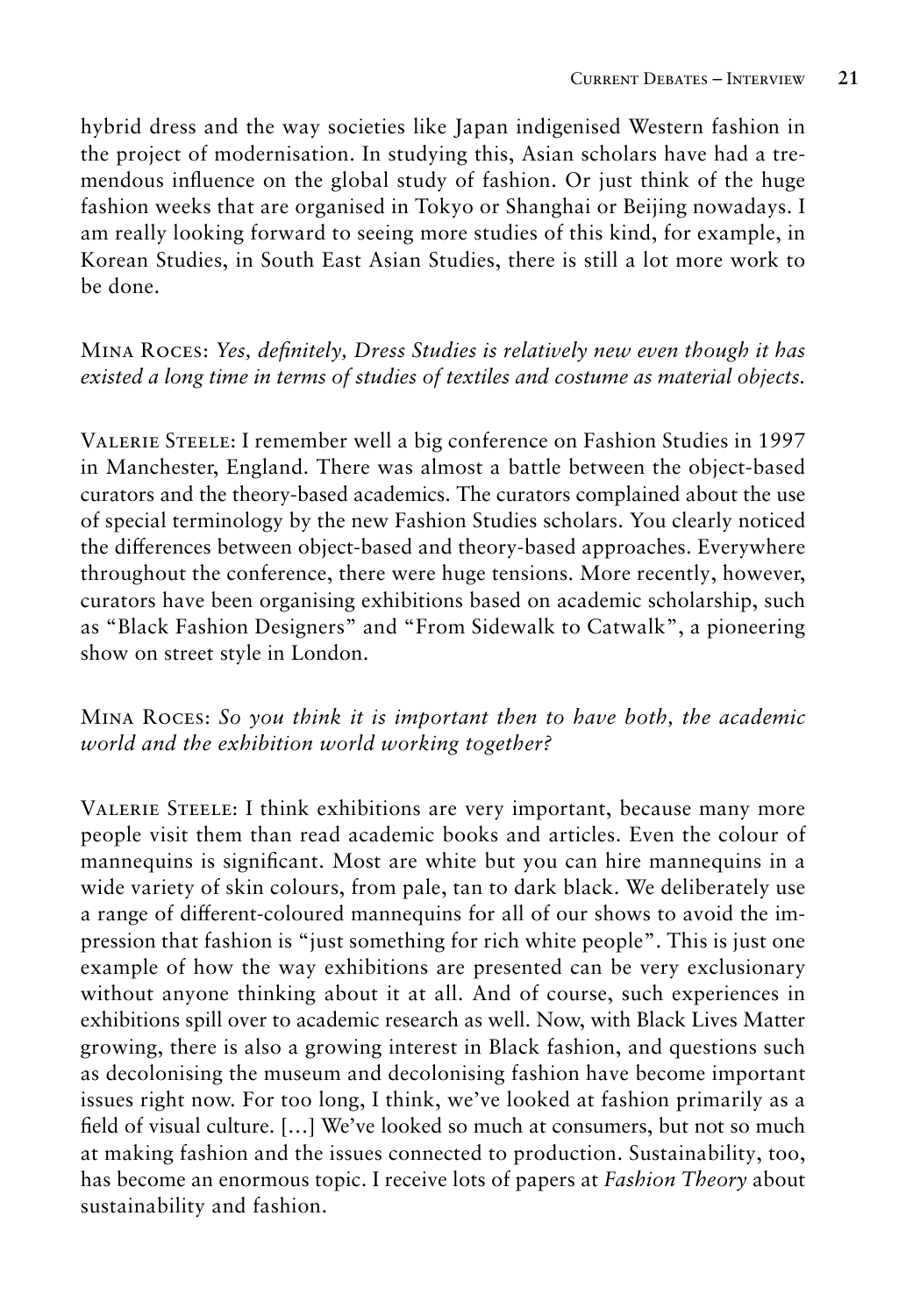Mina Roces: *True, ethical fashion is a new thing. In addition, scholars have started to write about the sewing itself, about the people who actually sew their clothes. […] Are there any kinds of research gaps you would like to see filled in the near future?*

Valerie Steele: Well, I think a truly global fashion history would be really good. My long-term aspirations would be that all of these regional in-depth studies lead to a truly global history. So that it wouldn't just be a few pages about, for example, China, and otherwise mostly Western fashion history but that all the different research findings would be integrated and we would see much better what was happening, an exchange of cultural ideas all along. There have been a few great exhibitions on that but there is still a lot more work to do. Then, there are a lots of small gaps. I am starting to get quite a lot of articles from African scholars, which is really, really great. What is interesting is, oddly enough, we still don't get many articles from French scholars, even though we get them from Chinese and Korean scholars and other people whose first language is other than English. So that's kind of odd. And of course, there is a lot of good research coming out of Russia; there is even a Russian edition of *Fashion Theory*.

Mina Roces: *Certainly, Russia is a very rich site for Fashion Studies. What do you think are the biggest challenges in doing Fashion Studies?*

Valerie Steele: I think the most striking challenge is that there is still no home for Fashion Studies in the academy. And that means that scholars continue to have a hard time. They may not be lucky enough to have a job that enables them to do research on their subject. There still aren't so many jobs for researchers who are doing Fashion or Dress Studies. So, I think, that is a real issue. […]

Mina Roces: *Now, if at the end of this interview we turn to the focus of this special issue, which is on politics and dress, what comes to your mind?*

Valerie Steele: Thinking of politics and dress … I first have to think of the colour pink – I remember for example photographs in the *Washington Post*  depicting thousands of women at the women's march in Washington, DC, all wearing pink pussy hats. When I did my show "Pink: The History of a Punk, Pretty Powerful Color"2, I also included pictures of pussy hats in the book and

<sup>2</sup> The exhibition was shown from September 2018 to January 2019 at the Museum at FIT, New York. For the accompanying exhibition catalogue see *Pink: The History of a Punk, Pretty, Powerful Colour*. New York: Thames & Hudson, 2018.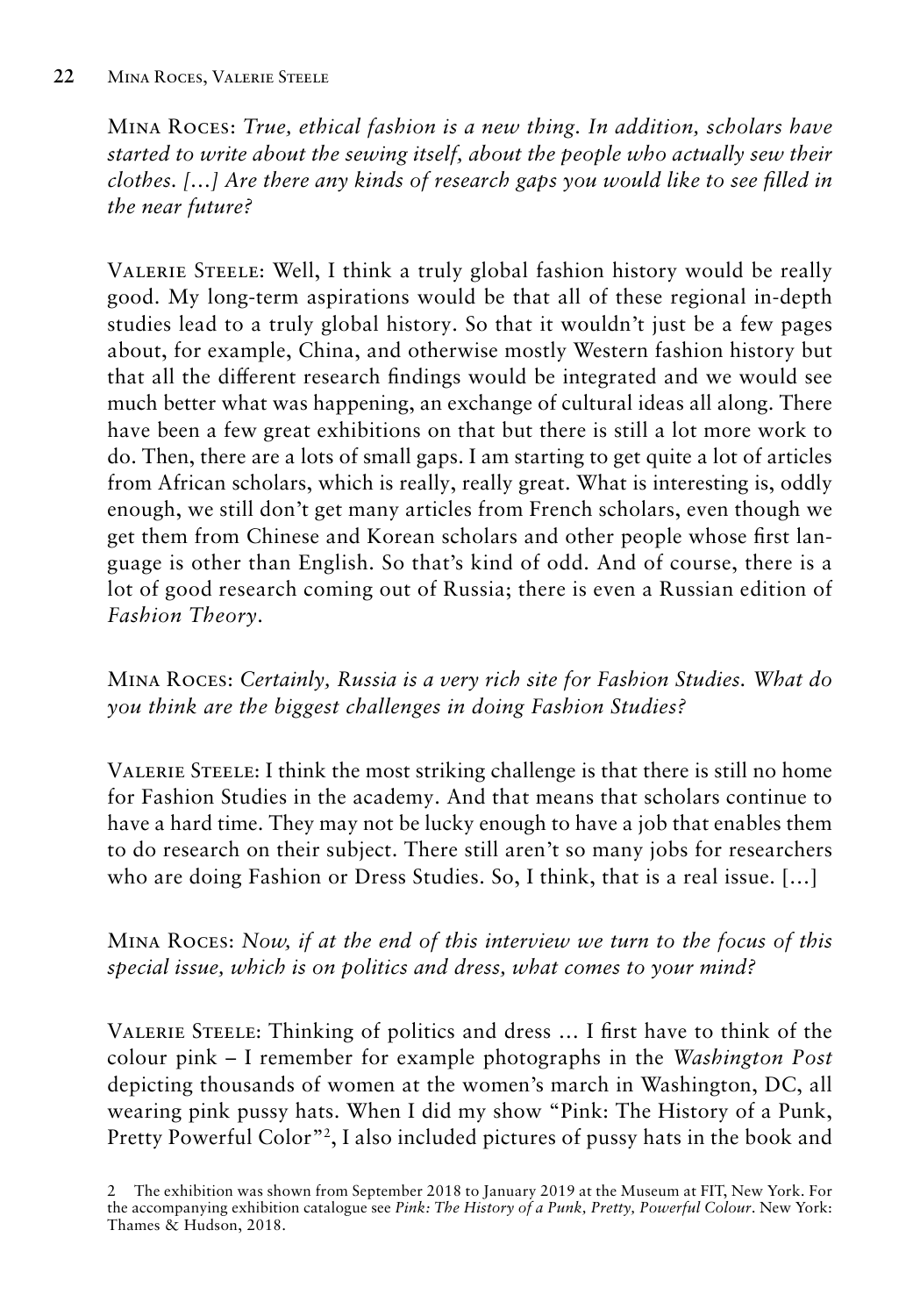the show. Politically it was clearly a message of resistance for American women directed against Donald Trump and his remark that he grabbed women by the pussy. When news came out that protestors were planning to wear these pink hats, Petula Dvorak, a feminist journalist at the *Washington Post*, wrote an article that said: "Please sisters, back away from the pink. This will make a serious subject seem to be frivolous and girly."3 We have already seen pink being used by gay men in the 1980s. Taking it from the Nazis and then making it into a symbol of gay pride and gay activism. Since 2006, we have as well the Gulabi ["Pink"] Gang in North India and their pink sari movement, a women's movement against male violence and violence from upper caste people.

#### Mina Roces: *Yes, that's true.*

Valerie Steele: They said that they chose pink because other colours were already occupied, like orange is associated with the Hindu nationalist party BJP.

# Mina Roces: *And green is generally associated with the Muslims.*

Valerie Steele: That's it, green is associated with the Muslims, exactly. Although pink was traditionally a unisex colour in India, obviously even the very poor low-caste women know at some level that globally pink has become a colour symbolic of women's protests. Now, we have seen protest clothes used in many contexts – from Afro-centric clothes used in the 1960s and 70s as part of restoring dignity to African Americans in the civil rights movement in the United States, to umbrellas as a symbol for the democratic protests in Hong Kong. There were various "Colour Revolutions" around the world. But I think that their usefulness varies considerably depending on the relative degree of freedom of expression in any given country, […] obviously in an authoritarian and totalitarian governed country the protests will just be crushed. In this case using special "activism" dress is just like painting a target on yourself.

Mina Roces: *That's right. Certainly, in authoritarian regimes in Southeast Asia activists have used colour-coded clothing as a "uniform" to symbolise their cause and unite the members of their group. A couple of examples include the red shirt and yellow shirt protesters in Thailand, and the yellow revolution that deposed Ferdinand Marcos in the Philippines. But, as you said, a colour code also makes you vulnerable. It is a common cliché to say that fashion is political. But it is also true the other way round – that political actors use fashion to em-*

3 See Petula Dvorak (2017): The Women's March Needs Passion and Purpose, Not Pink Pussy Hats. *Washington Post*, 12 January 2017.